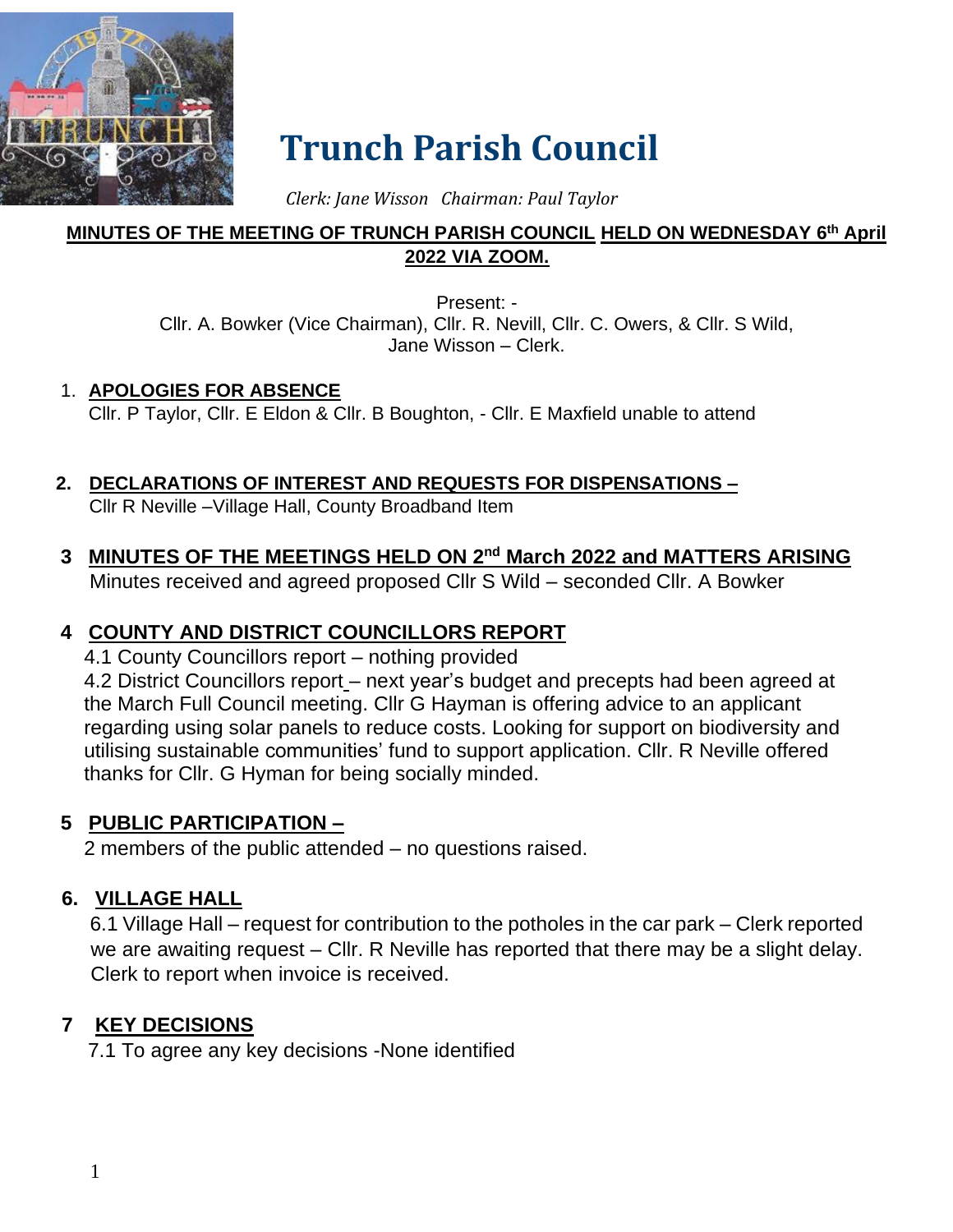## **8. HIGHWAYS**

8.1 Knapton Road verges – Verges need cutting back from road – Clerk to contact NCC.

8.2 To receive any other Highways matters and agree action

8.2.1 Junction of Knapton Road/Mundesley Road – resurfacing needs reviewing 8.2.2 Drainage works North Walsham Road– Clerk has requested that NCC visit

after the next significant rainfall to review pooling of water.

8.2.3 Cables being dug in pavement from bus stop to shop – request to NCC for them to check work

# **9 PLAYING FIELD**

9.1 Public Space Protection Order – Clerk provided an update to confirm timescale and outcome with NNDC.

9.2 Registering of Title – Clerk to add to May's Agenda.

9.3 Concrete Blocks – concerns have been raised about the concrete blocks still in the playing field as they are secured. Cllr. A Bowker and Clerk to raise with Cllr. B Boughton for advice.

9.4 To receive other playing field matters and agree actions –

9.4.1 sign has been changed to the previous one for the dog bin

9.4.2 Concerns were raised about the use of the dog bin – Clerk to request advice from NNDC.

9.4.3 Gym Equipment had been inspected by Cllr. A Bowker – ongoing inspections of the play equipment to be added to ongoing monitoring – small working group to volunteer for some remedial works to tidy up paint work etc. Clerk and Cllr. A Bowker to speak with previous Councillor to ascertain his process for inspections and document.

# **10 PLANNING**

10.1To receive update on Planning Applications and agree actions

10.1.1 PF/22/0672 - Trunch - The Old Cart House, Brewery Road, Trunch – reminder of response deadlines

10.1.2 EF/22/0772 – Trunch – 8 Church Close, Trunch

10.2 To receive any other Planning matters and agree actions – none identified

# **11 FOOTPATHS**

11.1 Cllr. S Wild has identified part of this footpath hasn't been cleared – Clerk to obtain farmers name from Cllr. B Boughton and send a letter requesting the vegetation is trimmed back.

11.2 Concern has been raised about paths being made on private fields by residents – a note to be added to the Mardle to remind residents to follow the Countyside code.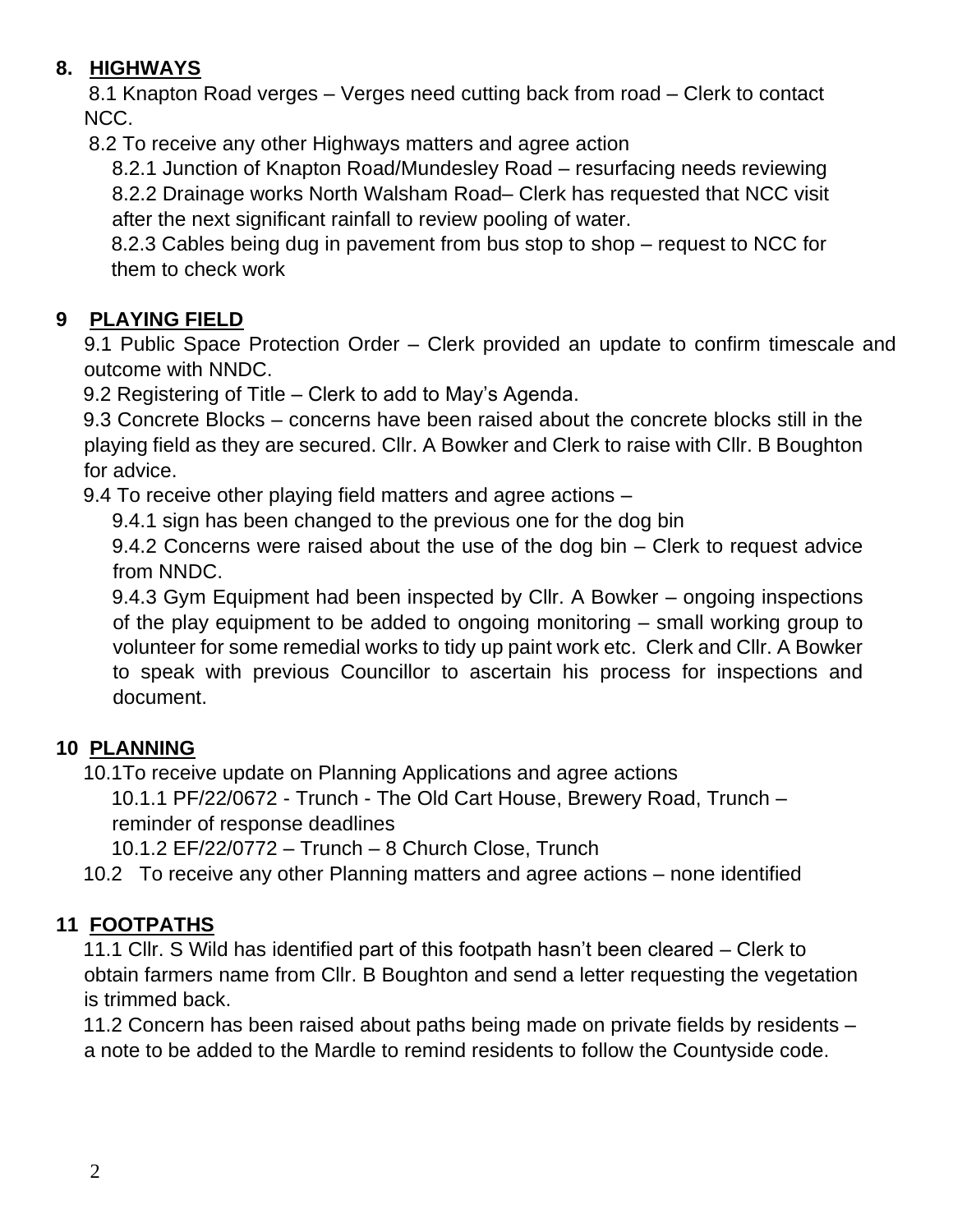## **12 TASK AND FINISH GROUP**

12.1 Allotments – A few more allotment holders have been identified – Clerk to provide Cllr. C Owers with a further name for her to contact. An allotment Tak and finish group to be set up for a quick review of where we are with the current allotment allocation.

## **13 FINANCE MATTERS**

13.1 To agree the cheques for payment

13.1.1 N Hurst

J Wisson **HMRC** 

13.2 To agree and late Invoice payment requests – none received

13.3 Monthly figures for December 2021/January 2022 & February 2022 –

proposed – Cllr R Nevill and seconded Cllr. C Owers – all agreed

13.4 To consider any other financial matters – Clerk reminded Councillors that she will be bringing end of year accounts to Mays meeting and arranging the AGAR for the Auditor.

13.5 Cllr. A Bowker and Cllr. P Taylor need to arrange for mandates to be sent of Barclays ASAP to ensure payments of cheques can continue.

## **14 PARISH MATTERS**

14.1 Trunch Parish Plan - Questionnaire– Currently the answers to the questionnaires are being collated and analysed – once completed responses will be provided

14.2 Village Green – concerns have been raised about the state of the green which is being used as a dropping off point for works and for parking for other activities – Clerk to obtain a quote for a chain link fence to be erected around the green to protect the planting for the Queens Jubilee and bench moving forward.

14.3 Parish Council Website – Clerk provided a demonstration on the website and will be going live with the website after Easter. Cllr. R Neville identified some grammatical issues that he will provide to the clerk for amendment.

14.4 Queens Jubilee – Cllr. P Taylor to provide an email update – however concerns had been raised regarding volunteers.

14.5 Broadband - Trunch Fibre to The Premises (FTTP) Initiative – letter will be sent regarding an event in the village – the parish Council are happy to support the event but are not advocating this specific company above others.

14.6 Anti-Social Behaviour – Clerk to obtain information and write to the Landlords 14.7 The Crown – concerns were raised about the planters on the walls – monitor of the situation as historically the wall was one that could be sat on. Clerk to remove from Agenda.

14.8 Other Parish Matters –

14.8.1 Tree In cemetery – Clerk to arrange action